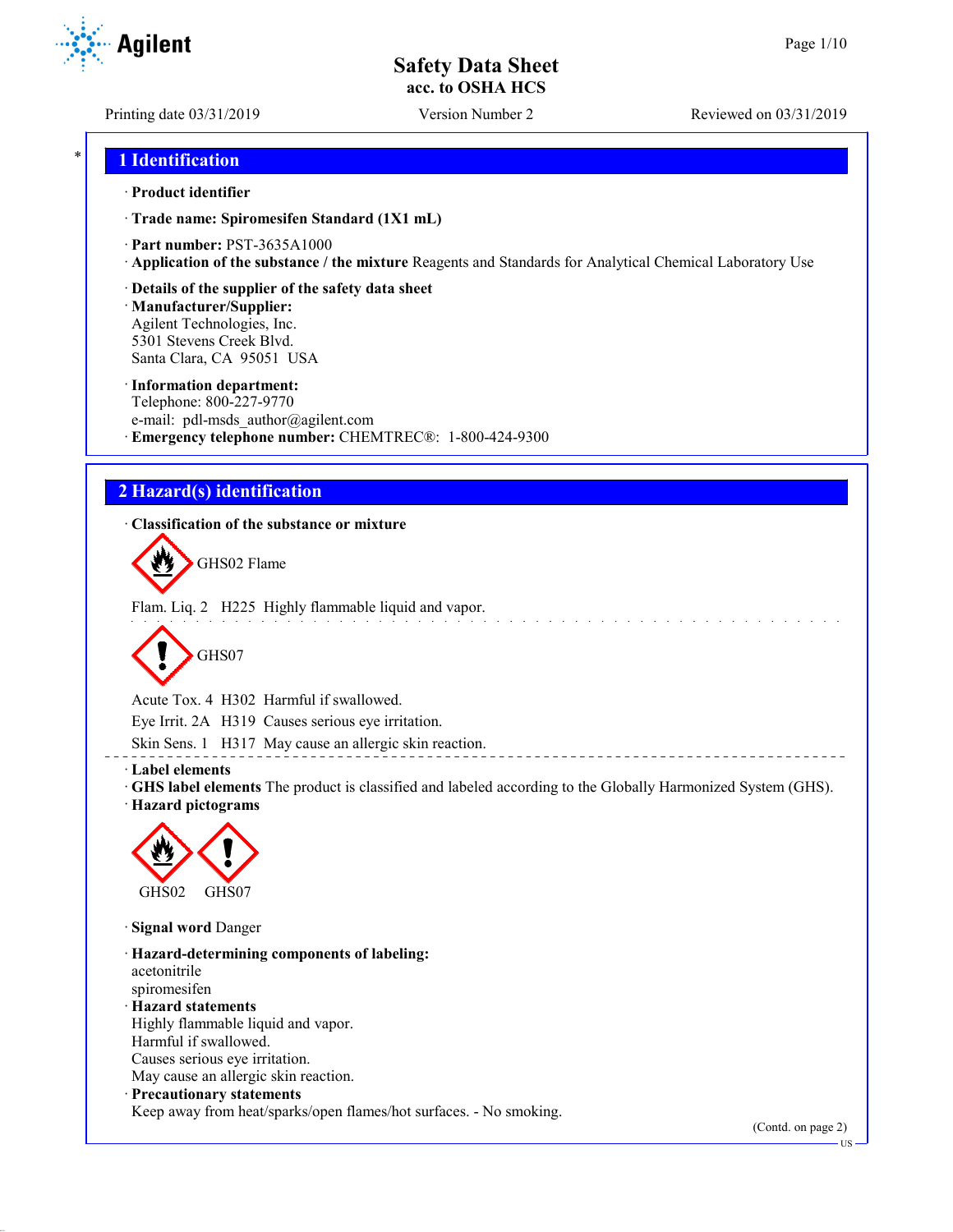Printing date 03/31/2019 Version Number 2 Reviewed on 03/31/2019

#### **Trade name: Spiromesifen Standard (1X1 mL)**

(Contd. of page 1) Keep container tightly closed. Ground/bond container and receiving equipment. Use explosion-proof electrical/ventilating/lighting/equipment. Use only non-sparking tools. Take precautionary measures against static discharge. Avoid breathing dust/fume/gas/mist/vapors/spray Wash thoroughly after handling. Do not eat, drink or smoke when using this product. Contaminated work clothing must not be allowed out of the workplace. Wear protective gloves/protective clothing/eye protection/face protection. If swallowed: Call a poison center/doctor if you feel unwell. Rinse mouth. If on skin (or hair): Take off immediately all contaminated clothing. Rinse skin with water/shower. If in eyes: Rinse cautiously with water for several minutes. Remove contact lenses, if present and easy to do. Continue rinsing. If skin irritation or rash occurs: Get medical advice/attention. Specific treatment (see on this label). If eye irritation persists: Get medical advice/attention. Wash contaminated clothing before reuse. In case of fire: Use for extinction: CO2, powder or water spray. Store in a well-ventilated place. Keep cool. Dispose of contents/container in accordance with local/regional/national/international regulations. · **Classification system:** · **NFPA ratings (scale 0 - 4)** 2 3  $\overline{0}$  $Health = 2$ Fire  $= 3$ Reactivity  $= 0$ · **HMIS-ratings (scale 0 - 4)** HEALTH FIRE REACTIVITY  $\boxed{0}$  Reactivity = 0  $|2|$  $3$  Fire = 3  $Health = 2$ · **Other hazards** · **Results of PBT and vPvB assessment** · **PBT:** Not applicable.

· **vPvB:** Not applicable.

# **3 Composition/information on ingredients**

- · **Chemical characterization: Mixtures**
- · **Description:** Mixture of the substances listed below with nonhazardous additions.

| Dangerous components: |                          |            |
|-----------------------|--------------------------|------------|
|                       | $75-05-8$ acetonitrile   | $99.873\%$ |
|                       | 283594-90-1 spiromesifen | $127\%$    |
|                       |                          | US –       |

(Contd. on page 3)



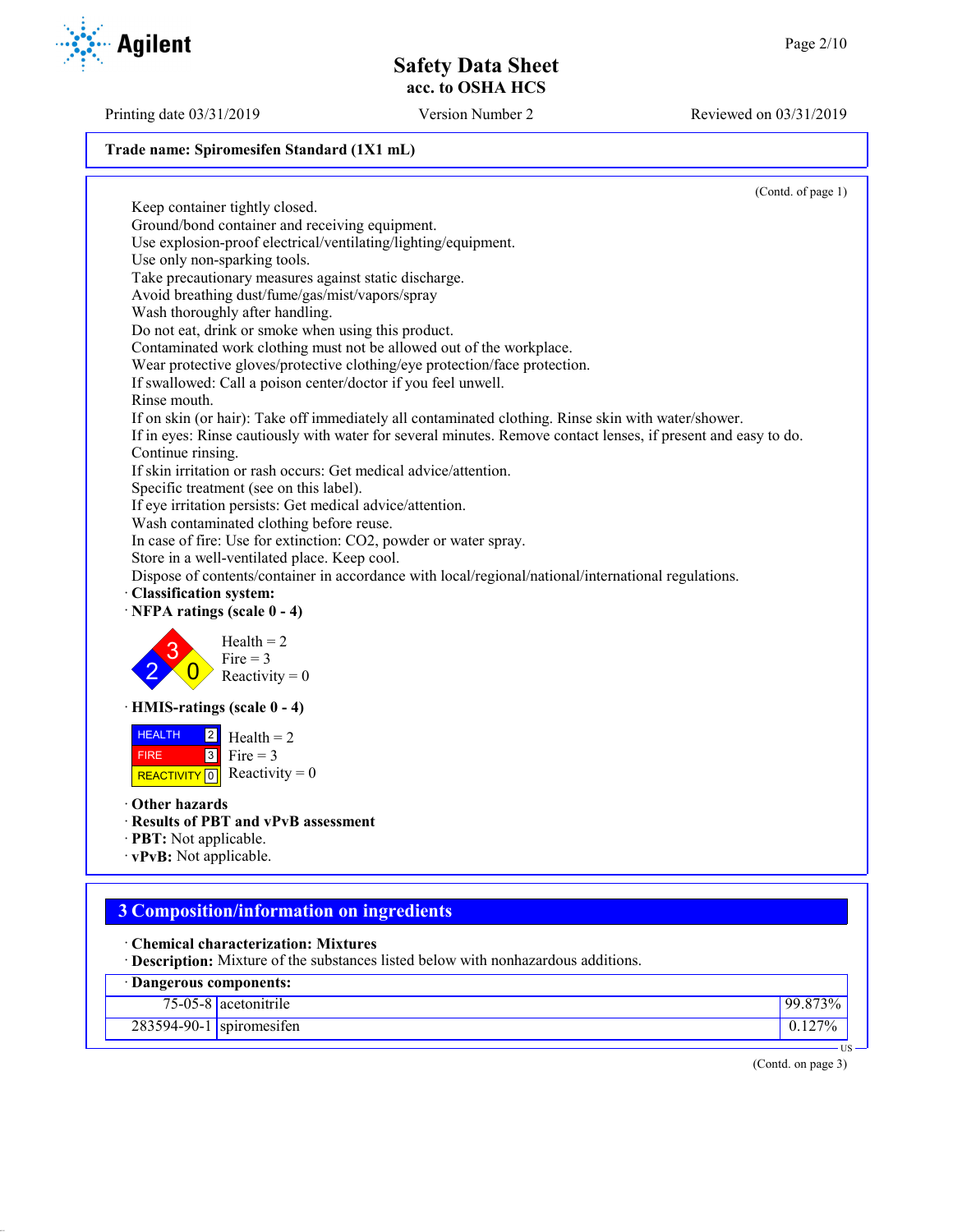Printing date 03/31/2019 Version Number 2 Reviewed on 03/31/2019

**Trade name: Spiromesifen Standard (1X1 mL)**

(Contd. of page 2)

### **4 First-aid measures**

- · **Description of first aid measures**
- · **General information:**
- Immediately remove any clothing soiled by the product.

Symptoms of poisoning may even occur after several hours; therefore medical observation for at least 48 hours after the accident.

- · **After inhalation:**
- Supply fresh air and to be sure call for a doctor.
- In case of unconsciousness place patient stably in side position for transportation.
- · **After skin contact:** Immediately wash with water and soap and rinse thoroughly.
- · **After eye contact:**
- Rinse opened eye for several minutes under running water. If symptoms persist, consult a doctor.
- · **After swallowing:** Immediately call a doctor.
- · **Information for doctor:**
- · **Most important symptoms and effects, both acute and delayed** No further relevant information available.
- · **Indication of any immediate medical attention and special treatment needed**

No further relevant information available.

#### **5 Fire-fighting measures**

- · **Extinguishing media**
- · **Suitable extinguishing agents:**
- CO2, extinguishing powder or water spray. Fight larger fires with water spray or alcohol resistant foam.
- · **For safety reasons unsuitable extinguishing agents:** Water with full jet
- · **Special hazards arising from the substance or mixture** No further relevant information available.
- · **Advice for firefighters**
- · **Protective equipment:** No special measures required.

## **6 Accidental release measures**

| · Personal precautions, protective equipment and emergency procedures                            |                    |
|--------------------------------------------------------------------------------------------------|--------------------|
| Wear protective equipment. Keep unprotected persons away.                                        |                    |
| · Environmental precautions: Do not allow to enter sewers/ surface or ground water.              |                    |
| · Methods and material for containment and cleaning up:                                          |                    |
| Absorb with liquid-binding material (sand, diatomite, acid binders, universal binders, sawdust). |                    |
| Dispose contaminated material as waste according to item 13.                                     |                    |
| Ensure adequate ventilation.                                                                     |                    |
| · Reference to other sections                                                                    |                    |
| See Section 7 for information on safe handling.                                                  |                    |
| See Section 8 for information on personal protection equipment.                                  |                    |
| See Section 13 for disposal information.                                                         |                    |
| <b>Protective Action Criteria for Chemicals</b>                                                  |                    |
| $\cdot$ PAC-1:                                                                                   |                    |
| $75-05-8$ acetonitrile                                                                           | $13$ ppm           |
| $\cdot$ PAC-2:                                                                                   |                    |
| 75-05-8 acetonitrile                                                                             | $50$ ppm           |
|                                                                                                  | (Contd. on page 4) |
|                                                                                                  | US –               |

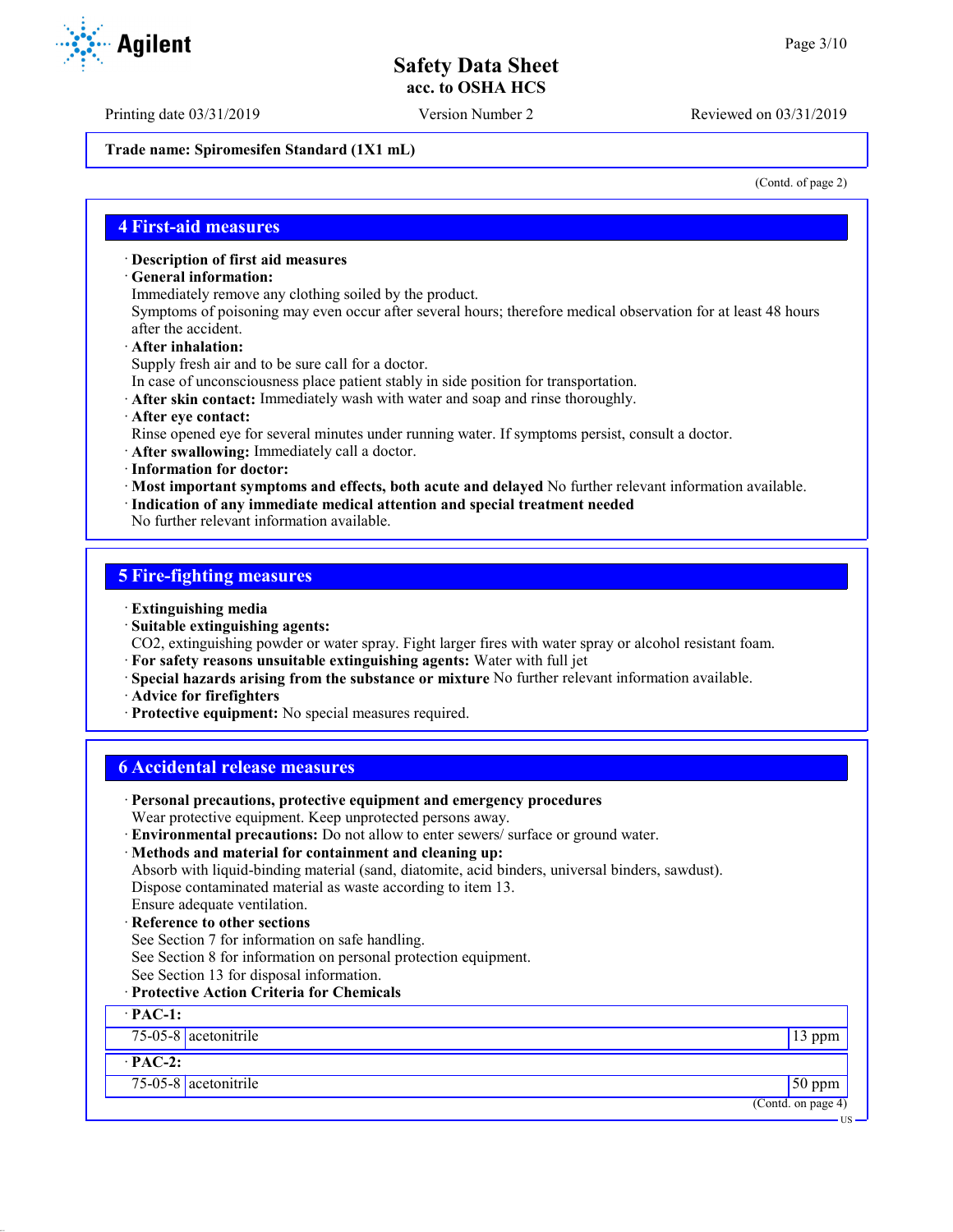Printing date 03/31/2019 Version Number 2 Reviewed on 03/31/2019

**Trade name: Spiromesifen Standard (1X1 mL)**

(Contd. of page 3)

## · **PAC-3:**

75-05-8 acetonitrile 150 ppm

## **7 Handling and storage**

#### · **Handling:**

- · **Precautions for safe handling**
- Ensure good ventilation/exhaustion at the workplace. Prevent formation of aerosols.
- · **Information about protection against explosions and fires:** Keep ignition sources away - Do not smoke. Protect against electrostatic charges.
- · **Conditions for safe storage, including any incompatibilities**
- · **Storage:**
- · **Requirements to be met by storerooms and receptacles:** Store in a cool location.
- · **Information about storage in one common storage facility:** Not required.
- · **Further information about storage conditions:** Keep receptacle tightly sealed. Store in cool, dry conditions in well sealed receptacles.
- · **Specific end use(s)** No further relevant information available.

## \* **8 Exposure controls/personal protection**

· **Additional information about design of technical systems:** No further data; see item 7.

#### · **Control parameters**

### · **Components with limit values that require monitoring at the workplace:**

## **75-05-8 acetonitrile**

- PEL Long-term value: 70 mg/m<sup>3</sup>, 40 ppm
- REL Long-term value:  $34 \text{ mg/m}^3$ ,  $20 \text{ ppm}$
- TLV Long-term value:  $34 \text{ mg/m}^3$ ,  $20 \text{ ppm}$ Skin

· **Additional information:** The lists that were valid during the creation were used as basis.

#### · **Exposure controls**

## · **Personal protective equipment:**

- · **General protective and hygienic measures:**
- Keep away from foodstuffs, beverages and feed.
- Immediately remove all soiled and contaminated clothing.
- Wash hands before breaks and at the end of work.
- Avoid contact with the eyes.

Avoid contact with the eyes and skin.

· **Breathing equipment:**

When used as intended with Agilent instruments, the use of the product under normal laboratory conditions and with standard practices does not result in significant airborne exposures and therefore respiratory protection is not needed.

Under an emergency condition where a respirator is deemed necessary, use a NIOSH or equivalent approved device/equipment with appropriate organic or acid gas cartridge.

(Contd. on page 5)

US

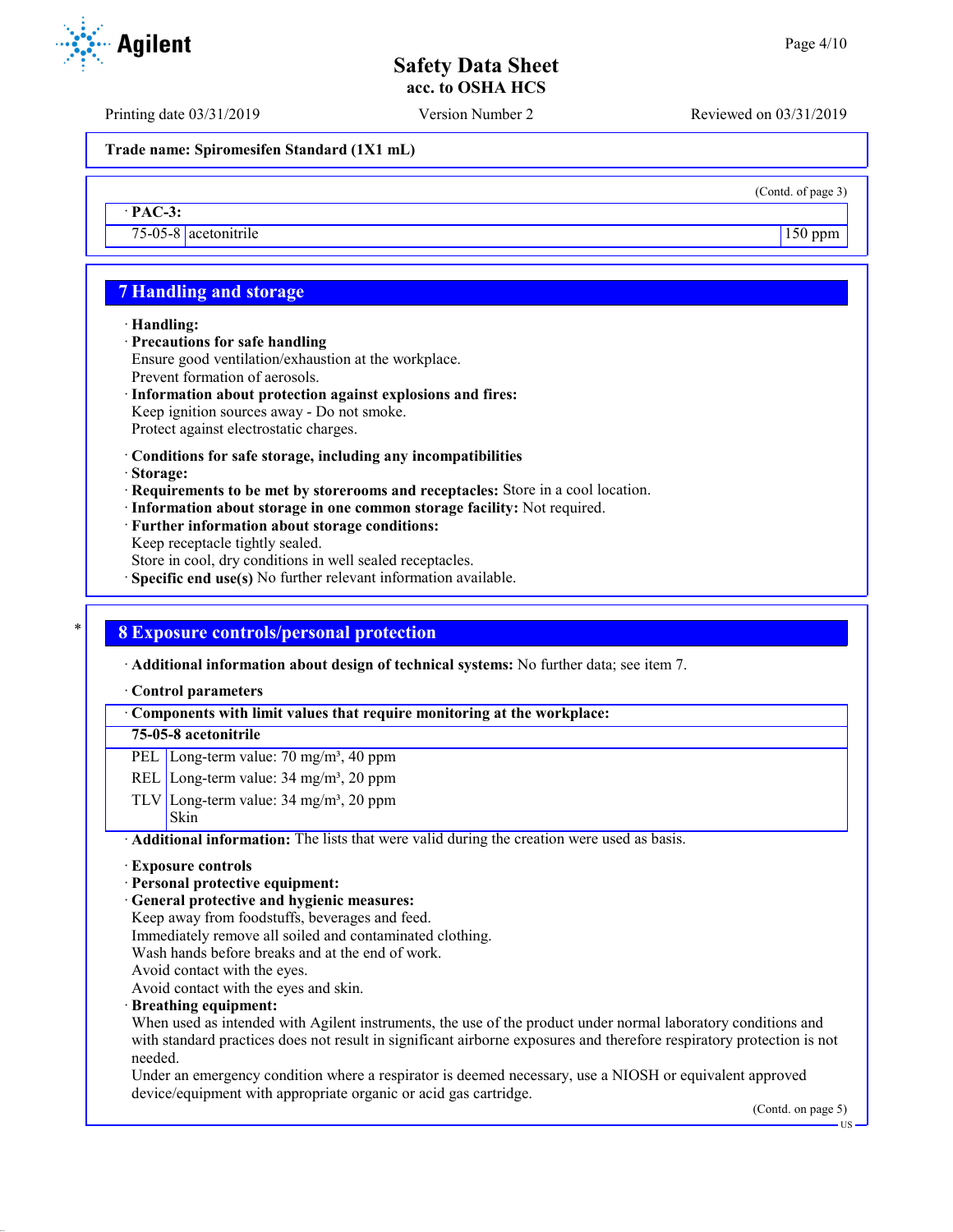Printing date 03/31/2019 Version Number 2 Reviewed on 03/31/2019

## **Trade name: Spiromesifen Standard (1X1 mL)**

(Contd. of page 4)

Although not recommended for constant contact with the chemicals or for clean-up, nitrile gloves 11-13 mil thickness are recommended for normal use. The breakthrough time is 1 hr. For cleaning a spill where there is direct contact of the chemical, butyl rubber gloves are recommended 12-15 mil thickness with breakthrough times exceeding 4 hrs. Supplier recommendations should be followed.

#### · **Material of gloves**

· **Protection of hands:**

For normal use: nitrile rubber, 11-13 mil thickness

- For direct contact with the chemical: butyl rubber, 12-15 mil thickness
- · **Penetration time of glove material**
- For normal use: nitrile rubber: 1 hour
- For direct contact with the chemical: butyl rubber: >4 hours
- · **Eye protection:**



Tightly sealed goggles

# **9 Physical and chemical properties**

| · Information on basic physical and chemical properties<br><b>Ceneral Information</b> |                                                                                               |  |
|---------------------------------------------------------------------------------------|-----------------------------------------------------------------------------------------------|--|
| · Appearance:                                                                         |                                                                                               |  |
| Form:                                                                                 | Fluid                                                                                         |  |
| Color:                                                                                | Colorless                                                                                     |  |
| $\cdot$ Odor:                                                                         | Aromatic                                                                                      |  |
| Odor threshold:                                                                       | Not determined.                                                                               |  |
| · pH-value:                                                                           | Not determined.                                                                               |  |
| Change in condition                                                                   |                                                                                               |  |
| <b>Melting point/Melting range:</b>                                                   | -46 °C (-50.8 °F)                                                                             |  |
| <b>Boiling point/Boiling range:</b>                                                   | 81 °C (177.8 °F)                                                                              |  |
| · Flash point:                                                                        | 2 °C (35.6 °F)                                                                                |  |
| · Flammability (solid, gaseous):                                                      | Not applicable.                                                                               |  |
| · Ignition temperature:                                                               | 525 °C (977 °F)                                                                               |  |
| · Decomposition temperature:                                                          | Not determined.                                                                               |  |
| · Auto igniting:                                                                      | Product is not selfigniting.                                                                  |  |
| Danger of explosion:                                                                  | Product is not explosive. However, formation of explosive air/vapor<br>mixtures are possible. |  |
| <b>Explosion limits:</b>                                                              |                                                                                               |  |
| Lower:                                                                                | 4.4 Vol $\%$                                                                                  |  |
| Upper:                                                                                | 16 Vol $%$                                                                                    |  |
| $\cdot$ Vapor pressure at 20 °C (68 °F):                                              | $0$ hPa $(0 \text{ mm Hg})$                                                                   |  |
| $\cdot$ Density at 20 °C (68 °F):                                                     | $0.786$ g/cm <sup>3</sup> (6.55917 lbs/gal)                                                   |  |
| · Relative density                                                                    | Not determined.                                                                               |  |
| · Vapor density                                                                       | Not determined.                                                                               |  |
|                                                                                       | (Contd. on page 6)                                                                            |  |
|                                                                                       | - US                                                                                          |  |

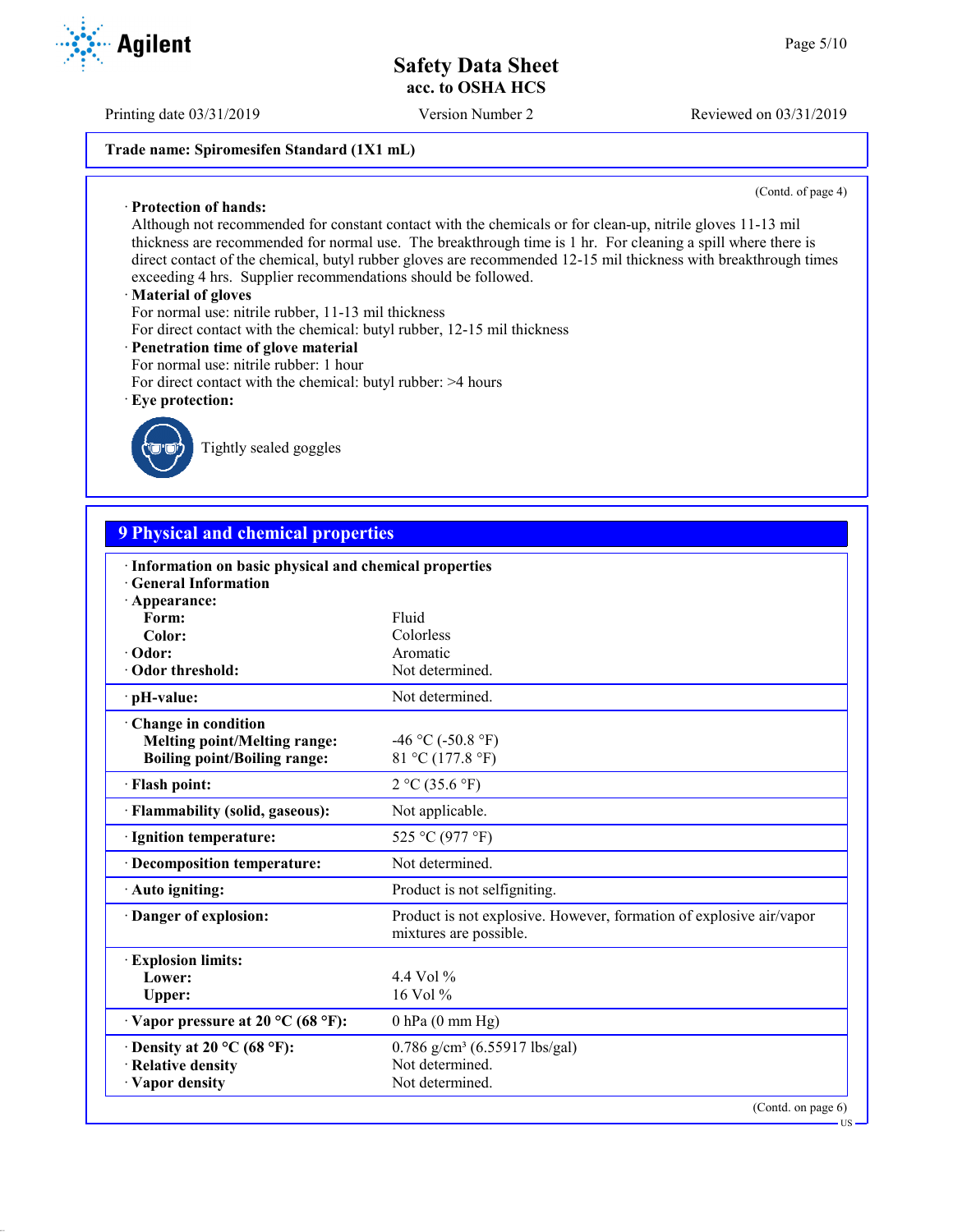Printing date 03/31/2019 Version Number 2 Reviewed on 03/31/2019

**Trade name: Spiromesifen Standard (1X1 mL)**

|                                                            |                                            | (Contd. of page 5) |
|------------------------------------------------------------|--------------------------------------------|--------------------|
| <b>Evaporation rate</b>                                    | Not determined.                            |                    |
| · Solubility in / Miscibility with<br>Water:               | Not miscible or difficult to mix.          |                    |
| · Partition coefficient (n-octanol/water): Not determined. |                                            |                    |
| · Viscosity:                                               |                                            |                    |
| Dynamic:                                                   | Not determined.                            |                    |
| Kinematic:                                                 | Not determined.                            |                    |
| Solvent content:                                           |                                            |                    |
| <b>VOC</b> content:                                        | $0.00\%$                                   |                    |
|                                                            | $0.0$ g/l / 0.00 lb/gal                    |                    |
| Solids content:                                            | $0.1\%$                                    |                    |
| $\cdot$ Other information                                  | No further relevant information available. |                    |

# **10 Stability and reactivity**

· **Reactivity** No further relevant information available.

- · **Chemical stability**
- · **Thermal decomposition / conditions to be avoided:** No decomposition if used according to specifications.
- · **Possibility of hazardous reactions** No dangerous reactions known.
- · **Conditions to avoid** No further relevant information available.
- · **Incompatible materials:** No further relevant information available.
- · **Hazardous decomposition products:** No dangerous decomposition products known.

# **11 Toxicological information**

· **Information on toxicological effects**

· **Acute toxicity:**

## · **LD/LC50 values that are relevant for classification:**

| <b>ATE (Acute Toxicity Estimate)</b> |  |                                                                                                                                          |
|--------------------------------------|--|------------------------------------------------------------------------------------------------------------------------------------------|
|                                      |  |                                                                                                                                          |
|                                      |  | Oral LD50 $1,322 \text{ mg/kg (rat)}$<br>Dermal LD50 $>2,003 \text{ mg/kg (rabbit)}$<br>Inhalative LC50/4 h $3,592 \text{ mg/L (mouse)}$ |
|                                      |  |                                                                                                                                          |

### **75-05-8 acetonitrile**

| 283594-90-1 spiromesifen<br>$\sim$ |  |                                                                                                                                    |
|------------------------------------|--|------------------------------------------------------------------------------------------------------------------------------------|
|                                    |  |                                                                                                                                    |
|                                    |  | Oral LD50 $1,320 \text{ mg/kg (rat)}$<br>Dermal LD50 $\geq 2,000 \text{ mg/kg (rabbit)}$<br>Inhalative LC50/4 h 3,587 mg/L (mouse) |
|                                    |  |                                                                                                                                    |
|                                    |  |                                                                                                                                    |

| Oral   | LD50 | $\geq$ 2,500 mg/kg (rat)                |
|--------|------|-----------------------------------------|
| Dermal | LD50 | $>2,000$ mg/kg (rat)                    |
|        |      | Inhalative LC50/4 h $>4,873$ mg/L (rat) |

· **Primary irritant effect:**

· **on the skin:** No irritant effect.

· **on the eye:** Irritating effect.

 $\overline{18}$ 

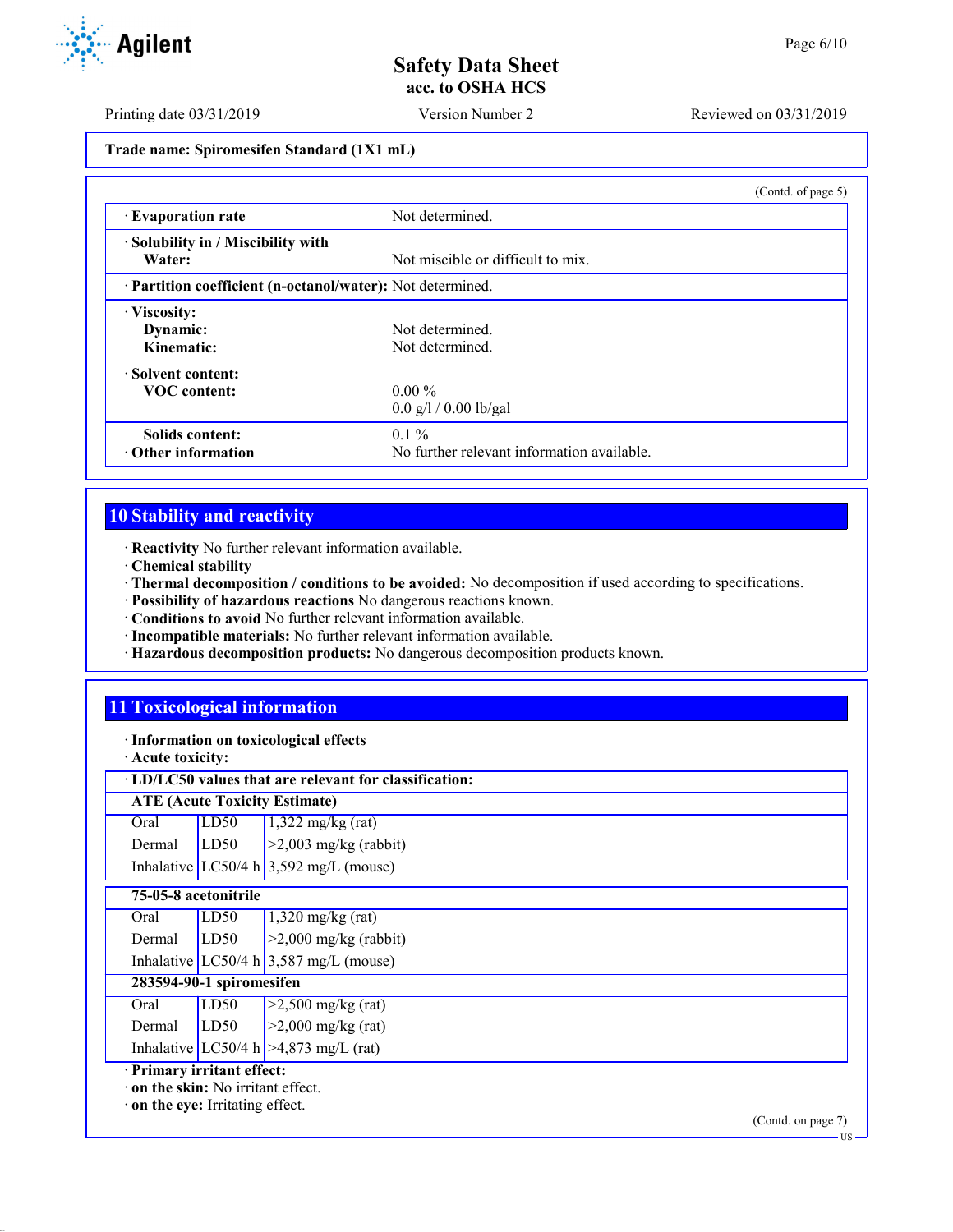Printing date 03/31/2019 Version Number 2 Reviewed on 03/31/2019

### **Trade name: Spiromesifen Standard (1X1 mL)**

(Contd. of page 6)

· **Sensitization:** Sensitization possible through skin contact.

#### · **Additional toxicological information:**

The product shows the following dangers according to internally approved calculation methods for preparations: Harmful

Irritant

#### · **Carcinogenic categories**

· **IARC (International Agency for Research on Cancer)**

None of the ingredients is listed.

### · **NTP (National Toxicology Program)**

None of the ingredients is listed.

#### · **OSHA-Ca (Occupational Safety & Health Administration)**

None of the ingredients is listed.

# **12 Ecological information**

#### · **Toxicity**

- · **Aquatic toxicity:** No further relevant information available.
- · **Persistence and degradability** No further relevant information available.
- · **Behavior in environmental systems:**
- · **Bioaccumulative potential** No further relevant information available.
- · **Mobility in soil** No further relevant information available.
- · **Additional ecological information:**
- · **General notes:**

Water hazard class 2 (Self-assessment): hazardous for water

Do not allow product to reach ground water, water course or sewage system.

- Danger to drinking water if even small quantities leak into the ground.
- · **Results of PBT and vPvB assessment**
- · **PBT:** Not applicable.
- · **vPvB:** Not applicable.
- · **Other adverse effects** No further relevant information available.

## **13 Disposal considerations**

· **Waste treatment methods**

· **Recommendation:**

Must not be disposed of together with household garbage. Do not allow product to reach sewage system.

- · **Uncleaned packagings:**
- · **Recommendation:** Disposal must be made according to official regulations.

## **14 Transport information**

· **Not Regulated, De minimus Quantities** -

· **UN-Number**

· **DOT, IMDG, IATA** UN1648

(Contd. on page 8)

**TIC** 

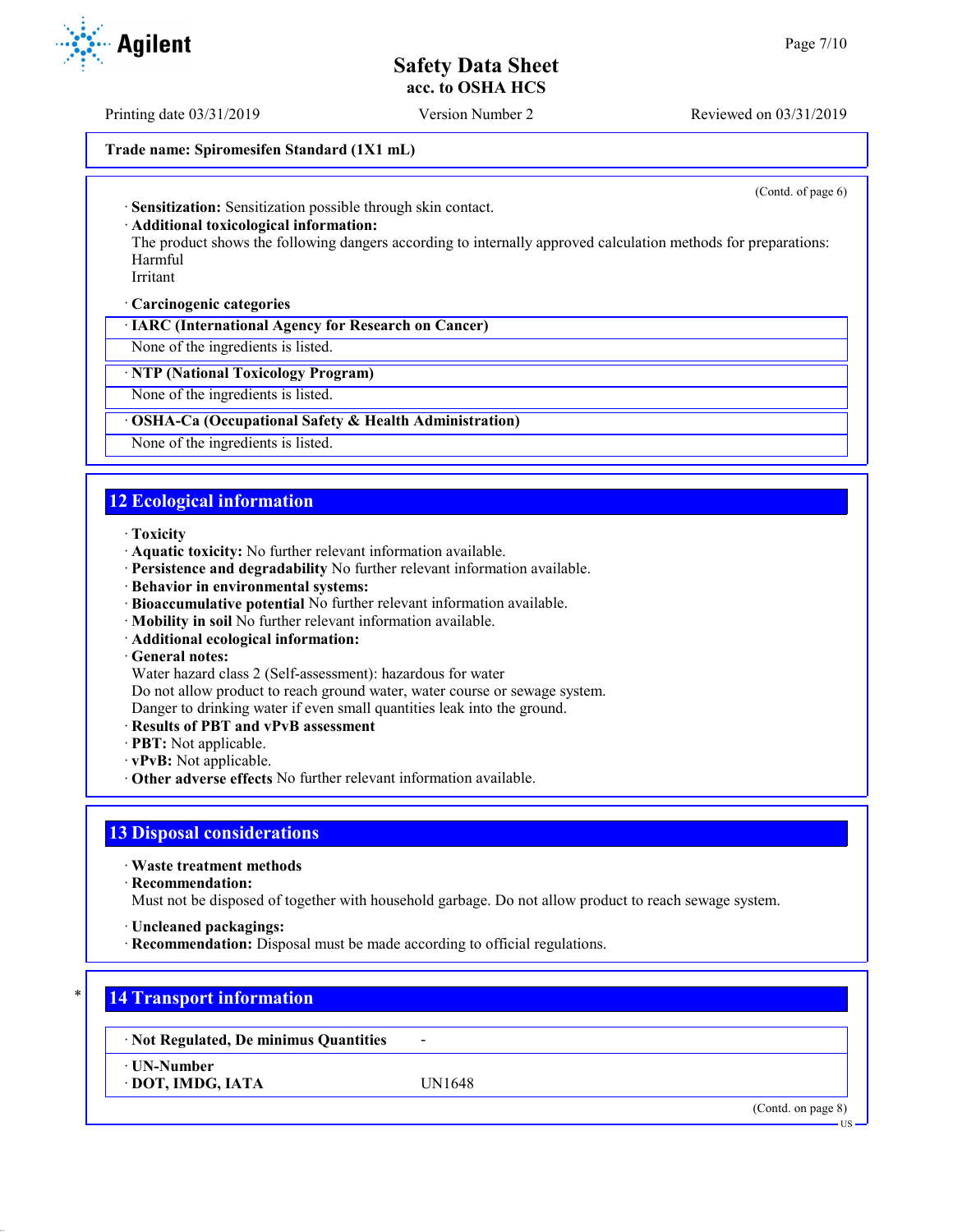Printing date 03/31/2019 Version Number 2 Reviewed on 03/31/2019

**Trade name: Spiromesifen Standard (1X1 mL)**

|                                                              | (Contd. of page 7)                                  |
|--------------------------------------------------------------|-----------------------------------------------------|
| · UN proper shipping name                                    |                                                     |
| $\cdot$ DOT                                                  | Acetonitrile mixture<br><b>ACETONITRILE</b> mixture |
| · IMDG, IATA                                                 |                                                     |
| Transport hazard class(es)                                   |                                                     |
| · DOT, IMDG, IATA                                            |                                                     |
|                                                              |                                                     |
| · Class                                                      | 3 Flammable liquids                                 |
| · Label                                                      | 3                                                   |
| · Packing group                                              |                                                     |
| · DOT, IMDG, IATA                                            | $_{\rm II}$                                         |
| · Environmental hazards:                                     | Not applicable.                                     |
| · Special precautions for user<br>Warning: Flammable liquids |                                                     |
| · Danger code (Kemler):                                      | 33                                                  |
| · EMS Number:                                                | $F-E,S-D$                                           |
| · Stowage Category                                           | В                                                   |
| · Stowage Code                                               | SW2 Clear of living quarters.                       |
| Transport in bulk according to Annex II of                   |                                                     |
| <b>MARPOL73/78 and the IBC Code</b>                          | Not applicable.                                     |
| · Transport/Additional information:                          |                                                     |
| $\cdot$ DOT                                                  |                                                     |
| · Quantity limitations                                       | On passenger aircraft/rail: 5 L                     |
|                                                              | On cargo aircraft only: 60 L                        |
| $\cdot$ IMDG                                                 |                                                     |
| · Limited quantities (LQ)                                    | 1L                                                  |
| · Excepted quantities (EQ)                                   | Code: E2                                            |
|                                                              | Maximum net quantity per inner packaging: 30 ml     |
|                                                              | Maximum net quantity per outer packaging: 500 ml    |
| · UN "Model Regulation":                                     | UN 1648 ACETONITRILE MIXTURE, 3, II                 |

# **15 Regulatory information**

· **Safety, health and environmental regulations/legislation specific for the substance or mixture** · **Sara**

· **Section 355 (extremely hazardous substances):**

None of the ingredients is listed.

· **Section 313 (Specific toxic chemical listings):**

75-05-8 acetonitrile

· **TSCA (Toxic Substances Control Act):**

75-05-8 acetonitrile

(Contd. on page 9)

US

Agilent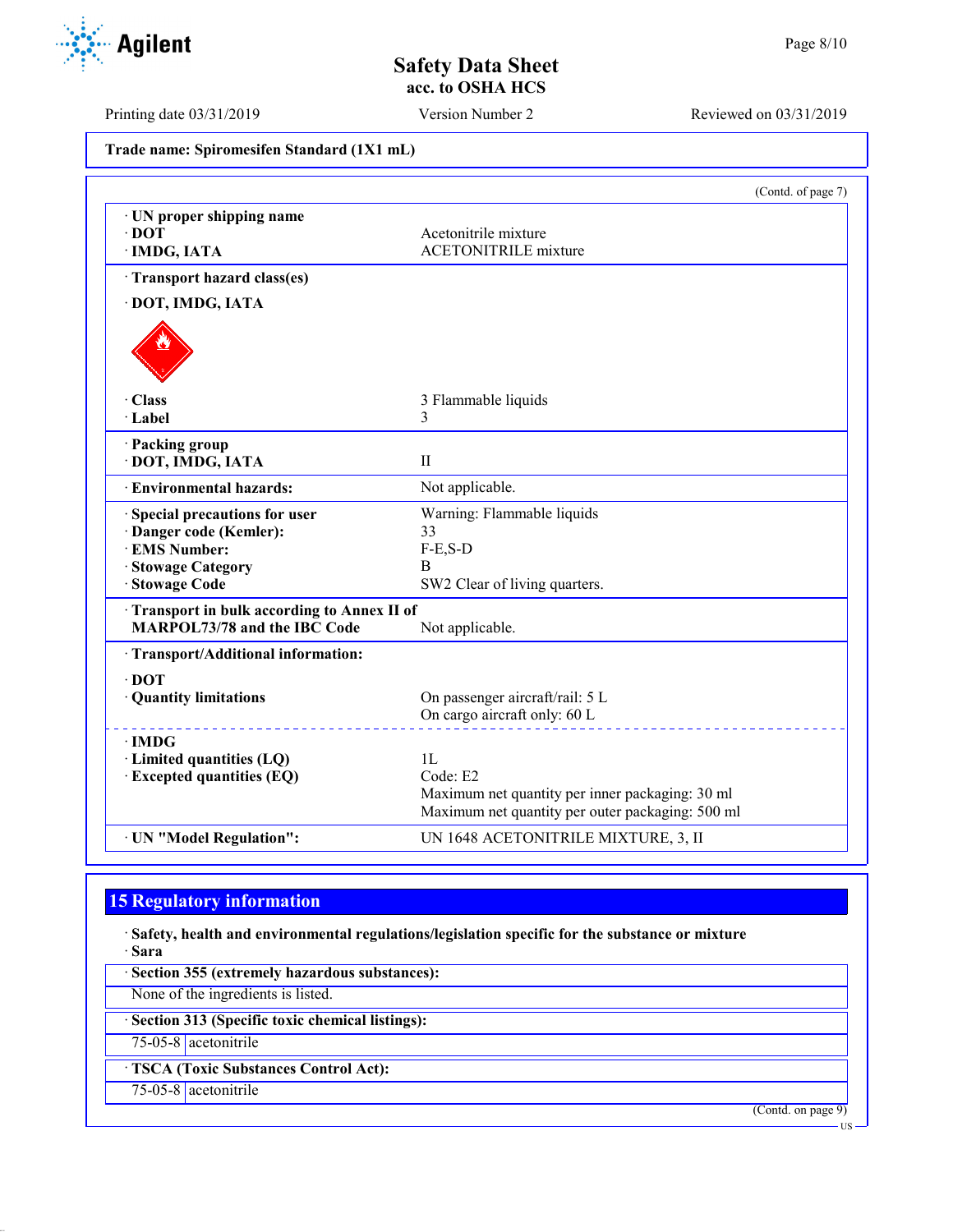Printing date 03/31/2019 Version Number 2 Reviewed on 03/31/2019

**Trade name: Spiromesifen Standard (1X1 mL)**

· **TSCA new (21st Century Act): (Substances not listed)**

283594-90-1 spiromesifen

· **Proposition 65**

· **Chemicals known to cause cancer:**

None of the ingredients is listed.

· **Chemicals known to cause reproductive toxicity for females:**

None of the ingredients is listed.

· **Chemicals known to cause reproductive toxicity for males:**

None of the ingredients is listed.

· **Chemicals known to cause developmental toxicity:**

None of the ingredients is listed.

· **Carcinogenic categories**

· **EPA (Environmental Protection Agency)**

75-05-8 acetonitrile CBD, D

· **TLV (Threshold Limit Value established by ACGIH)**

75-05-8 acetonitrile A4

· **NIOSH-Ca (National Institute for Occupational Safety and Health)**

None of the ingredients is listed.

· **Chemical safety assessment:** A Chemical Safety Assessment has not been carried out.

## **16 Other information**

The information contained in this document is based on Agilent's state of knowledge at the time of preparation. No warranty as to its accurateness, completeness or suitability for a particular purpose is expressed or implied.

· **Department issuing SDS:** Document Control / Regulatory

· **Contact:** regulatory@ultrasci.com

· **Date of preparation / last revision** 03/31/2019 / 1

· **Abbreviations and acronyms:**

ADR: Accord européen sur le transport des marchandises dangereuses par Route (European Agreement concerning the International Carriage of Dangerous Goods by Road)

IMDG: International Maritime Code for Dangerous Goods

- DOT: US Department of Transportation
- IATA: International Air Transport Association

ACGIH: American Conference of Governmental Industrial Hygienists EINECS: European Inventory of Existing Commercial Chemical Substances

ELINCS: European List of Notified Chemical Substances

CAS: Chemical Abstracts Service (division of the American Chemical Society)

NFPA: National Fire Protection Association (USA)

HMIS: Hazardous Materials Identification System (USA)

VOC: Volatile Organic Compounds (USA, EU) LC50: Lethal concentration, 50 percent

LD50: Lethal dose, 50 percent

PBT: Persistent, Bioaccumulative and Toxic

vPvB: very Persistent and very Bioaccumulative

NIOSH: National Institute for Occupational Safety

OSHA: Occupational Safety & Health

TLV: Threshold Limit Value

PEL: Permissible Exposure Limit

REL: Recommended Exposure Limit

Flam. Liq. 2: Flammable liquids – Category 2 Acute Tox. 4: Acute toxicity – Category 4



(Contd. of page 8)